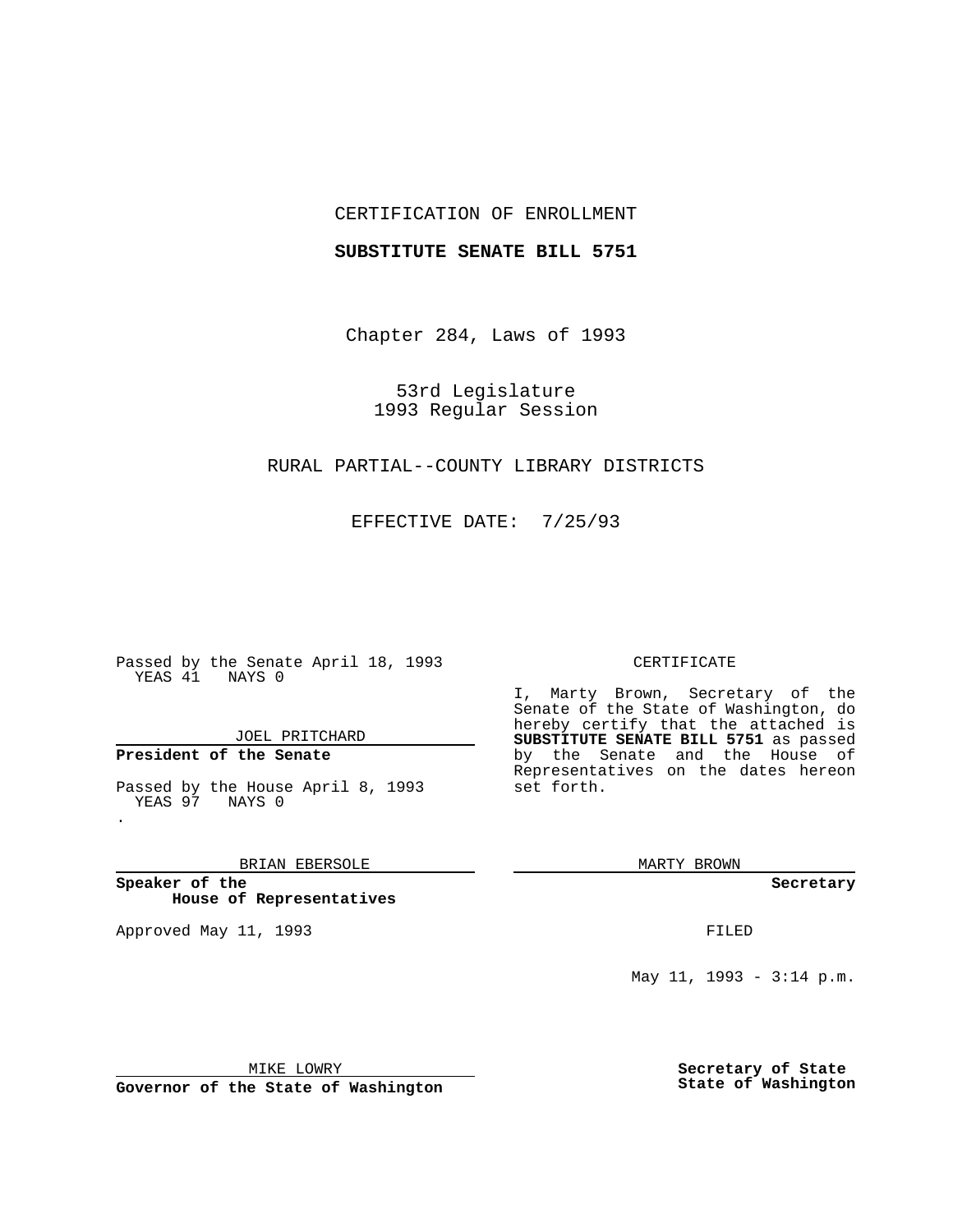# **SUBSTITUTE SENATE BILL 5751** \_\_\_\_\_\_\_\_\_\_\_\_\_\_\_\_\_\_\_\_\_\_\_\_\_\_\_\_\_\_\_\_\_\_\_\_\_\_\_\_\_\_\_\_\_\_\_

\_\_\_\_\_\_\_\_\_\_\_\_\_\_\_\_\_\_\_\_\_\_\_\_\_\_\_\_\_\_\_\_\_\_\_\_\_\_\_\_\_\_\_\_\_\_\_

AS AMENDED BY THE HOUSE

Passed Legislature - 1993 Regular Session

### **State of Washington 53rd Legislature 1993 Regular Session**

**By** Senate Committee on Government Operations (originally sponsored by Senators Haugen and Spanel)

Read first time 02/26/93.

 AN ACT Relating to rural partial-county library districts; amending RCW 27.12.010, 27.12.070, and 84.52.052; and adding a new section to chapter 27.12 RCW.

BE IT ENACTED BY THE LEGISLATURE OF THE STATE OF WASHINGTON:

 NEW SECTION. **Sec. 1.** A new section is added to chapter 27.12 RCW to read as follows:

 A rural partial-county library district may be created in a portion of the unincorporated area of a county as provided in this section if a rural county library district, intercounty rural library district, or island library district has not been created in the county and the area proposed to be included in a rural partial-county library district has an assessed valuation of at least fifty million dollars.

 The procedure to create a rural partial-county library district is initiated by the filing of petitions with the county auditor proposing the creation of the district that have been signed by at least ten percent of the registered voters residing in the area proposed to be included in the rural partial-county library district. The county auditor shall review the petitions and certify the sufficiency or insufficiency of the signatures to the county legislative authority.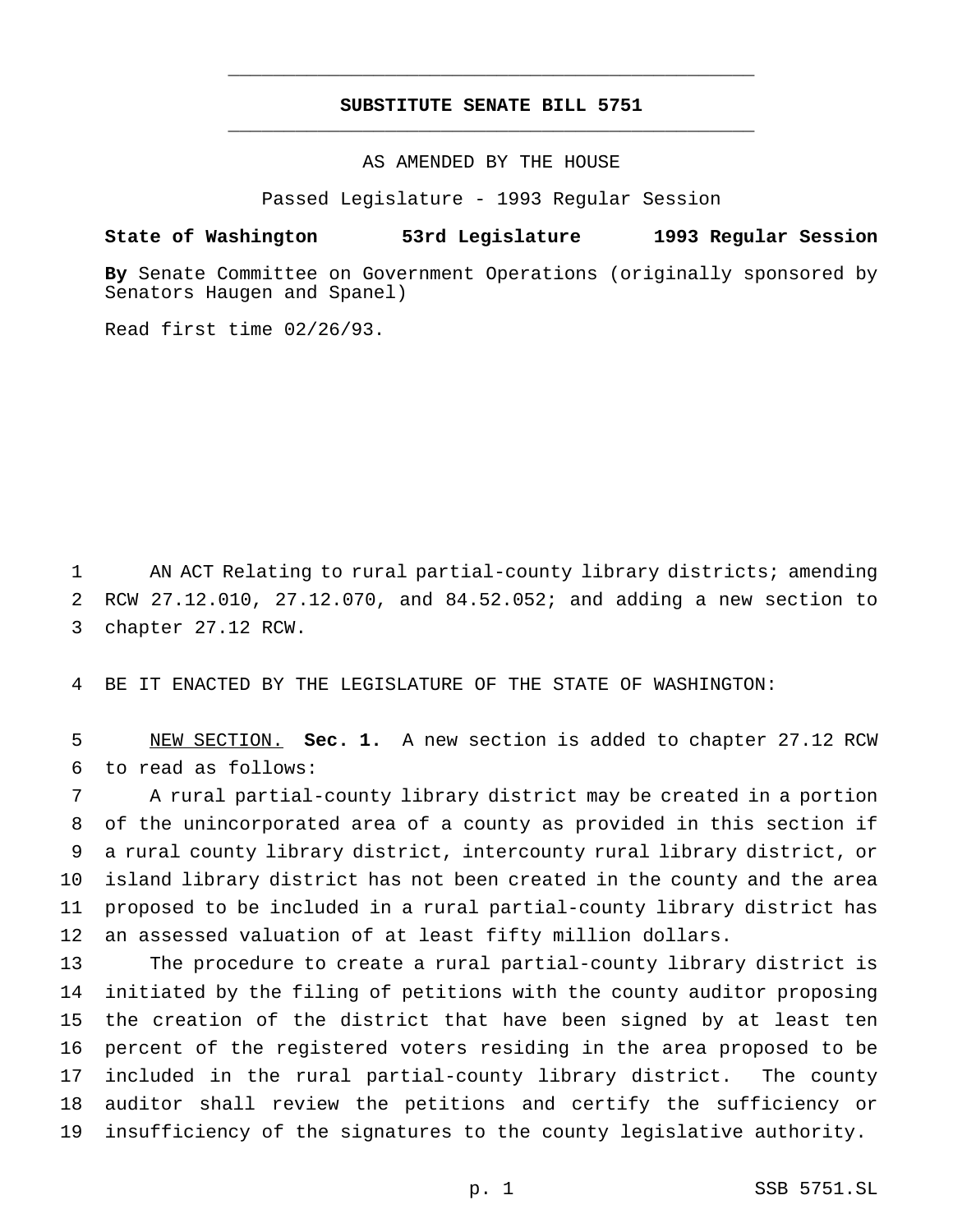If the petitions are certified as having sufficient valid signatures, the county legislative authority shall hold a public hearing on the proposed rural partial-county library district, may adjust the boundaries of the proposed district, and may cause a ballot proposition to be submitted to the voters of the proposed rural partial-county library district authorizing its creation if the county legislative authority finds that the creation of the rural partial- county library district is in the public interest. A subsequent public hearing shall be held if additional territory is added to the proposed rural partial-county library district by action of the county legislative authority.

 The rural partial-county library district shall be created if the ballot proposition authorizing the creation of the district is approved by a simple majority vote of the voters voting on the proposition. Immediately after creation of the rural partial-county library district the county legislative authority shall appoint a board of library trustees for the district as provided under RCW 27.12.190.

 Except as provided in this section, a rural partial-county library district is subject to all the provisions of law applicable to a rural county library district and shall have all the powers, duties, and authorities of a rural county library district, including, but not limited to, the authority to impose property taxes, incur debt, and annex a city or town with a population of less than one hundred thousand at the time of the annexation that is located in the same county as the rural partial-county library district.

 Adjacent unincorporated territory in the county may be annexed to a rural partial-county library district in the same manner as territory is annexed to a sewer district, except that an annexation is not subject to potential review by a boundary review board.

 If a ballot proposition is approved creating a rural county library district in the county, every rural partial-county library district in that county shall be dissolved and its assets and liabilities transferred to the rural county library district. Where a rural partial-county library district has annexed a city or town, the voters of the city or town shall be allowed to vote on the proposed creation of a rural county library district and, if created, the rural county library district shall include each city and town that was annexed to the rural partial-county library district.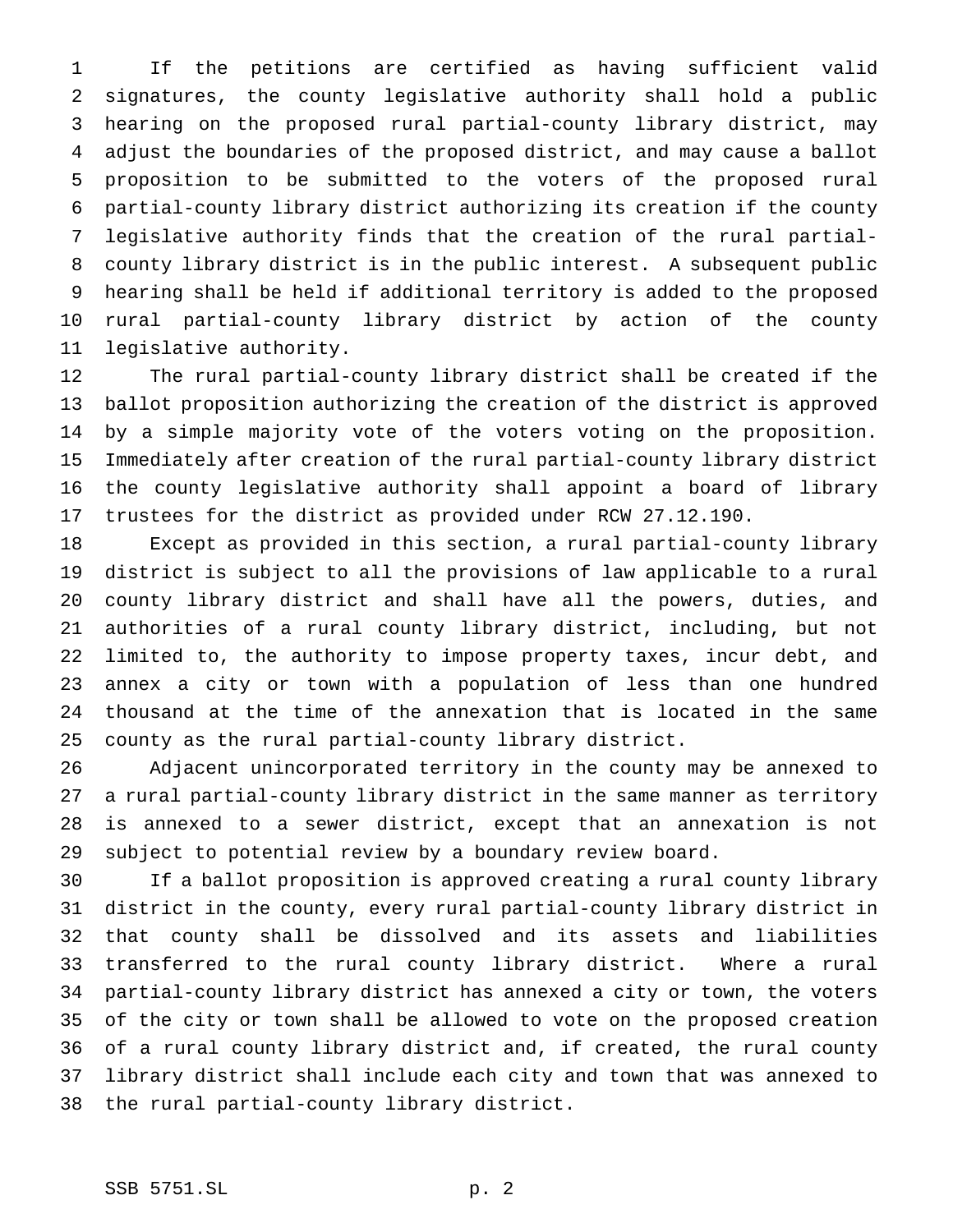Nothing in this section authorizes the consolidation of a rural 2 partial-county library district with any rural county library district; island library district; city, county, or regional library; intercounty library district; or other rural partial-county library district, unless, in addition to any other requirements imposed by statute, the boards of all library districts involved approve the consolidation.

 **Sec. 2.** RCW 27.12.010 and 1982 c 123 s 1 are each amended to read as follows:

9 As used in this chapter ((and chapter 27.08 RCW)), unless the context requires a different meaning:

 (1) "Governmental unit" means any county, city, town, rural county library district, intercounty rural library district, rural partial-13 county library district, or island library district;

 (2) "Legislative body" means the body authorized to determine the amount of taxes to be levied in a governmental unit; in rural county library districts, in intercounty rural library districts, and in island library districts, the legislative body shall be the board of library trustees of the district;

 (3) "Library" means a free public library supported in whole or in 20 part with money derived from taxation; ((and))

 (4) "Regional library" means a free public library maintained by two or more counties or other governmental units as provided in RCW 23 27.12.080;  $((and))$ 

 (5) "Rural county library district" means a library serving all the area of a county not included within the area of incorporated cities and towns: PROVIDED, That any city or town with a population of one hundred thousand or less at the time of annexation may be included 28 therein as provided in RCW 27.12.360 through 27.12.390; ((and))

 (6) "Intercounty rural library district" means a municipal corporation organized to provide library service for all areas outside of incorporated cities and towns within two or more counties: PROVIDED, That any city or town with a population of one hundred thousand or less at the time of annexation may be included therein as provided in RCW 27.12.360 through 27.12.390; ((and))

 (7) "Island library district" means a municipal corporation organized to provide library service for all areas outside of incorporated cities and towns on a single island only, and not all of the area of the county, in counties composed entirely of islands and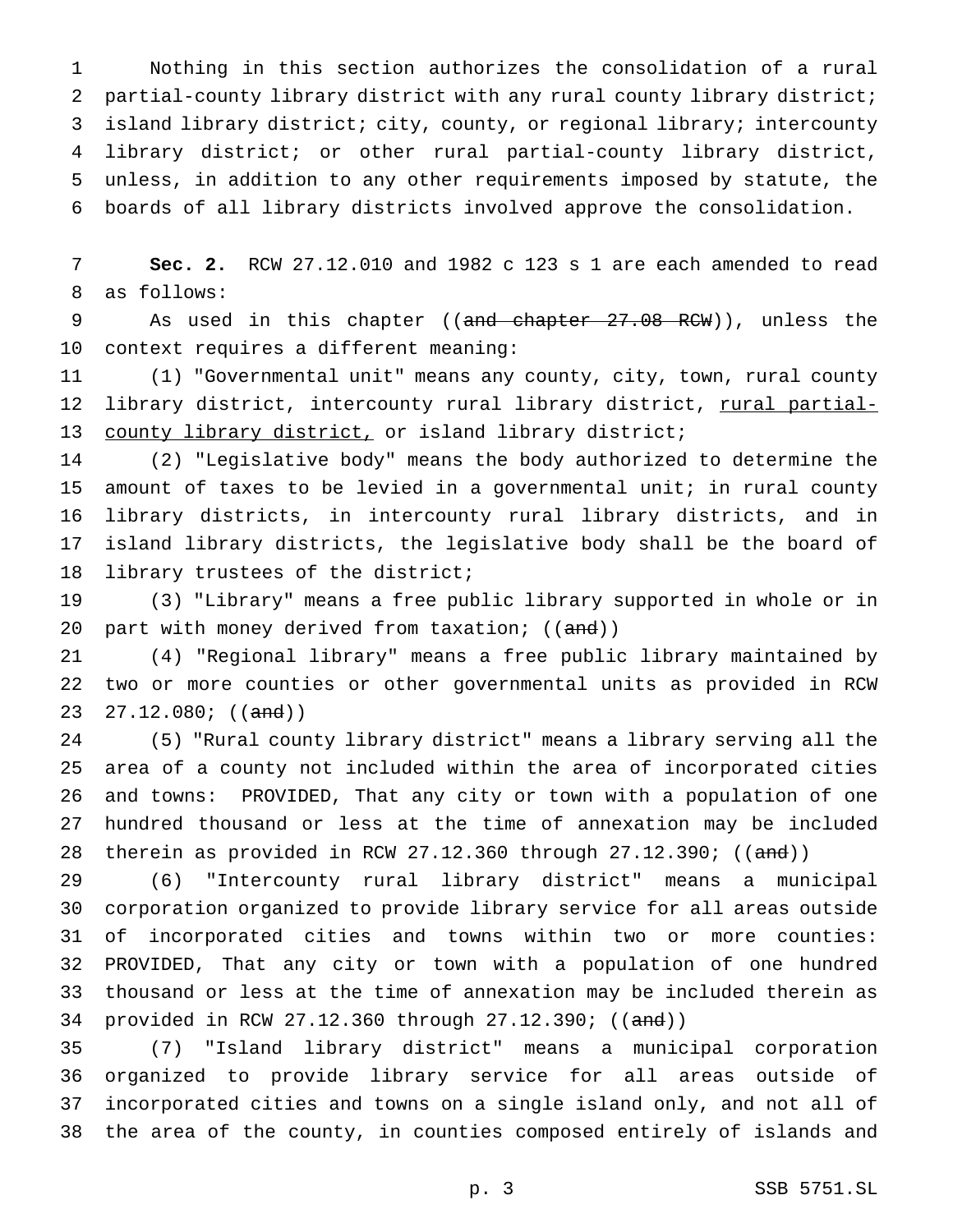having a population of less than twenty-five thousand at the time the island library district was created: PROVIDED, That any city or town with a population of one hundred thousand or less at the time of annexation may be included therein as provided in RCW 27.12.360 through 5 27.12.390<u>; and</u>

 (8) "Rural partial-county library district" means a municipal corporation organized to provide library service for a portion of the unincorporated area of a county that has an assessed valuation of at 9 least fifty million dollars. Any city or town located in the same 10 county as a rural partial-county library district may annex to the 11 district if the city or town has a population of one hundred thousand 12 or less at the time of annexation.

 **Sec. 3.** RCW 27.12.070 and 1984 c 186 s 7 are each amended to read as follows:

 The county treasurer of the county in which any rural county 16 library district or rural partial-county library district is created shall receive and disburse all district revenues and collect all taxes levied under this chapter.

 **Sec. 4.** RCW 84.52.052 and 1991 c 138 s 1 are each amended to read as follows:

 The limitations imposed by RCW 84.52.050 through 84.52.056, and RCW 84.52.043 shall not prevent the levy of additional taxes by any taxing district except school districts in which a larger levy is necessary in order to prevent the impairment of the obligation of contracts. As used in this section, the term "taxing district" means any county, metropolitan park district, park and recreation service area, park and recreation district, sewer district, water district, solid waste disposal district, public facilities district, flood control zone district, county rail district, service district, public hospital district, road district, rural county library district, island library 31 district, rural partial-county library district, intercounty rural library district, fire protection district, cemetery district, city, town, transportation benefit district, emergency medical service district with a population density of less than one thousand per square mile, or cultural arts, stadium, and convention district.

 Any such taxing district may levy taxes at a rate in excess of the rate specified in RCW 84.52.050 through 84.52.056 and 84.52.043, or RCW